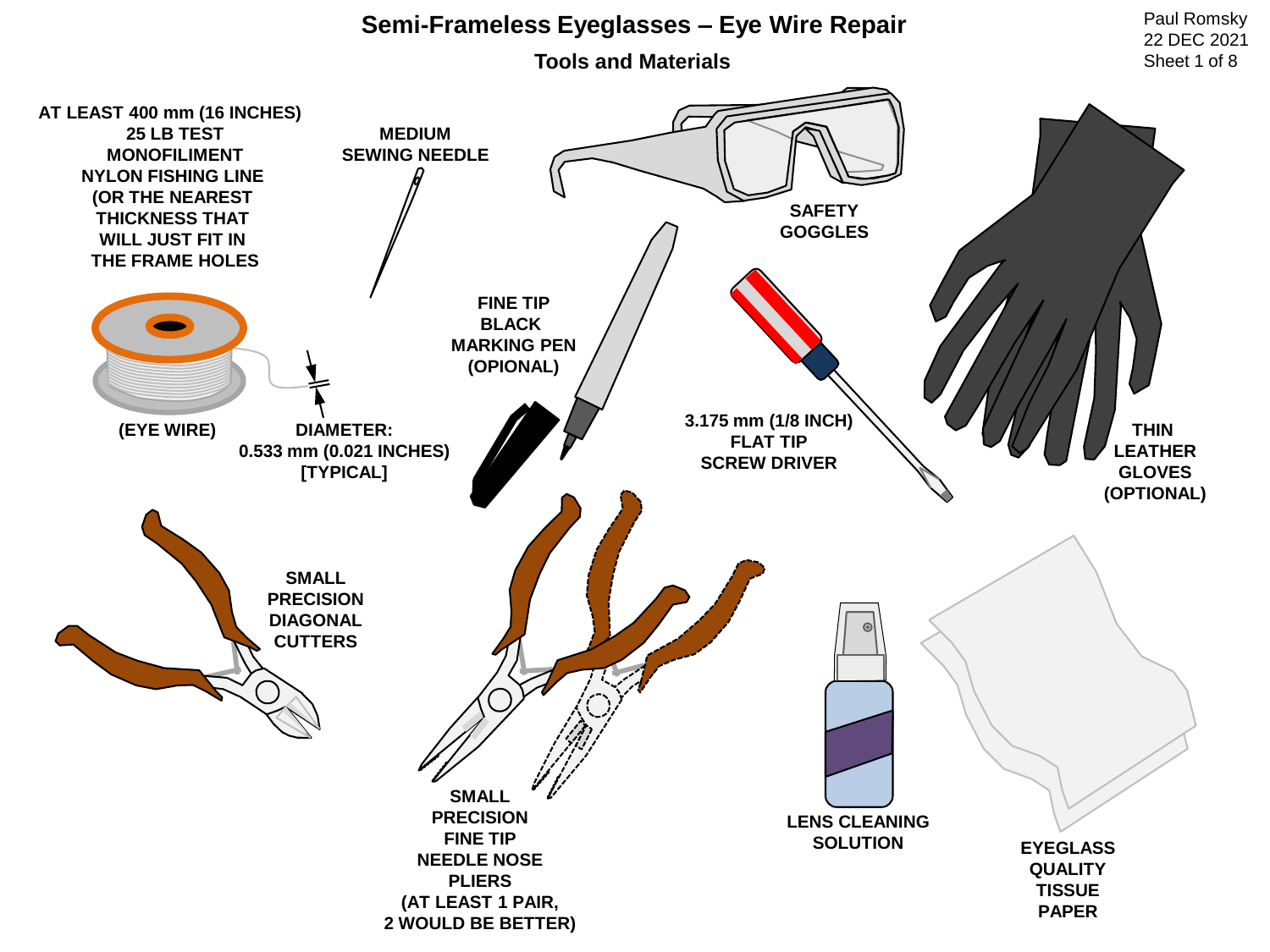**Components**

22 DEC 2021 Sheet 2 of 8

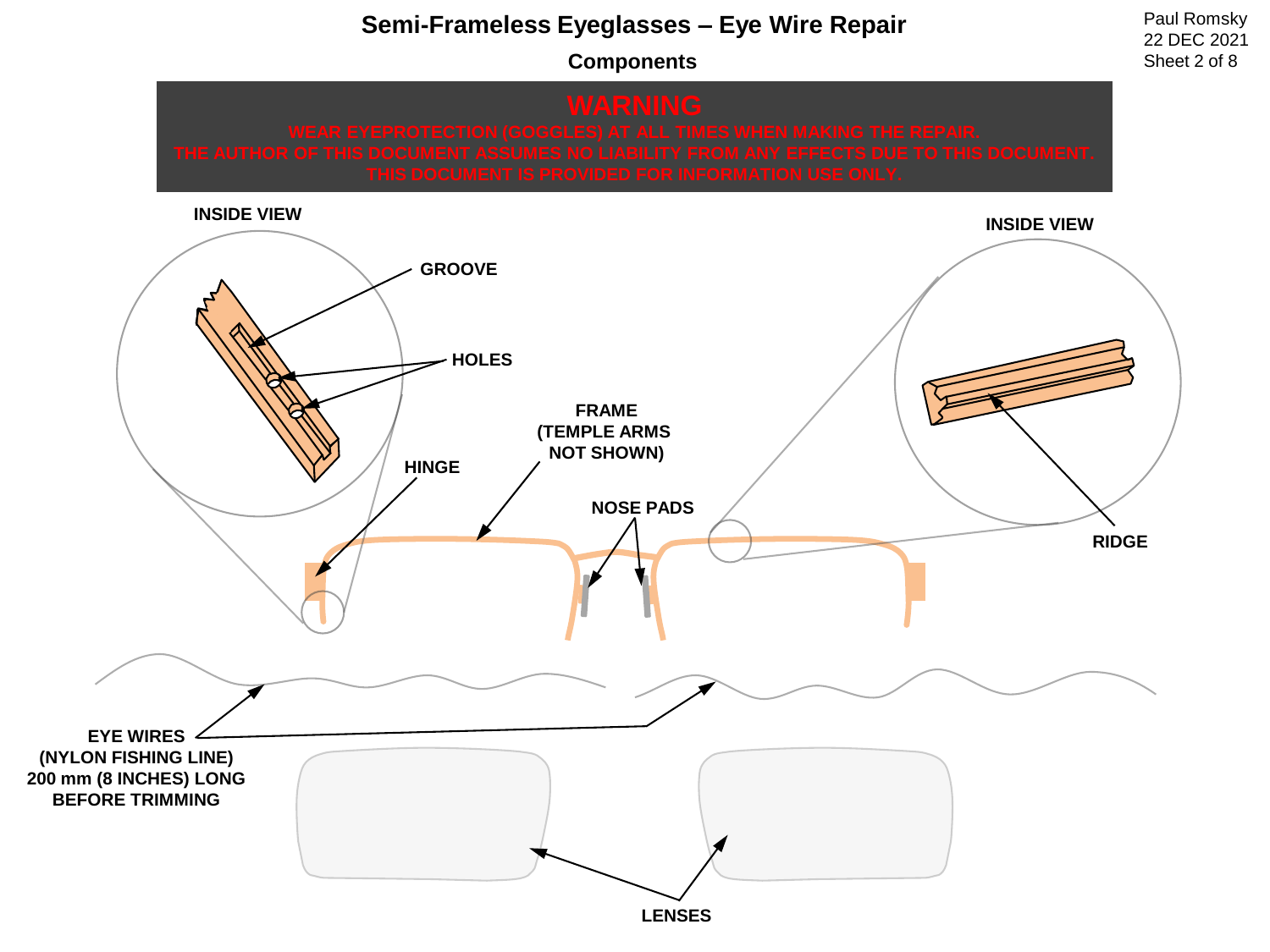### **Procedure**

22 DEC 2021 Sheet 3 of 8

#### **BE CAREFUL NOT TO SCATCH THE LESES WITH THE TOOLS – USE TISSUE PAPER**



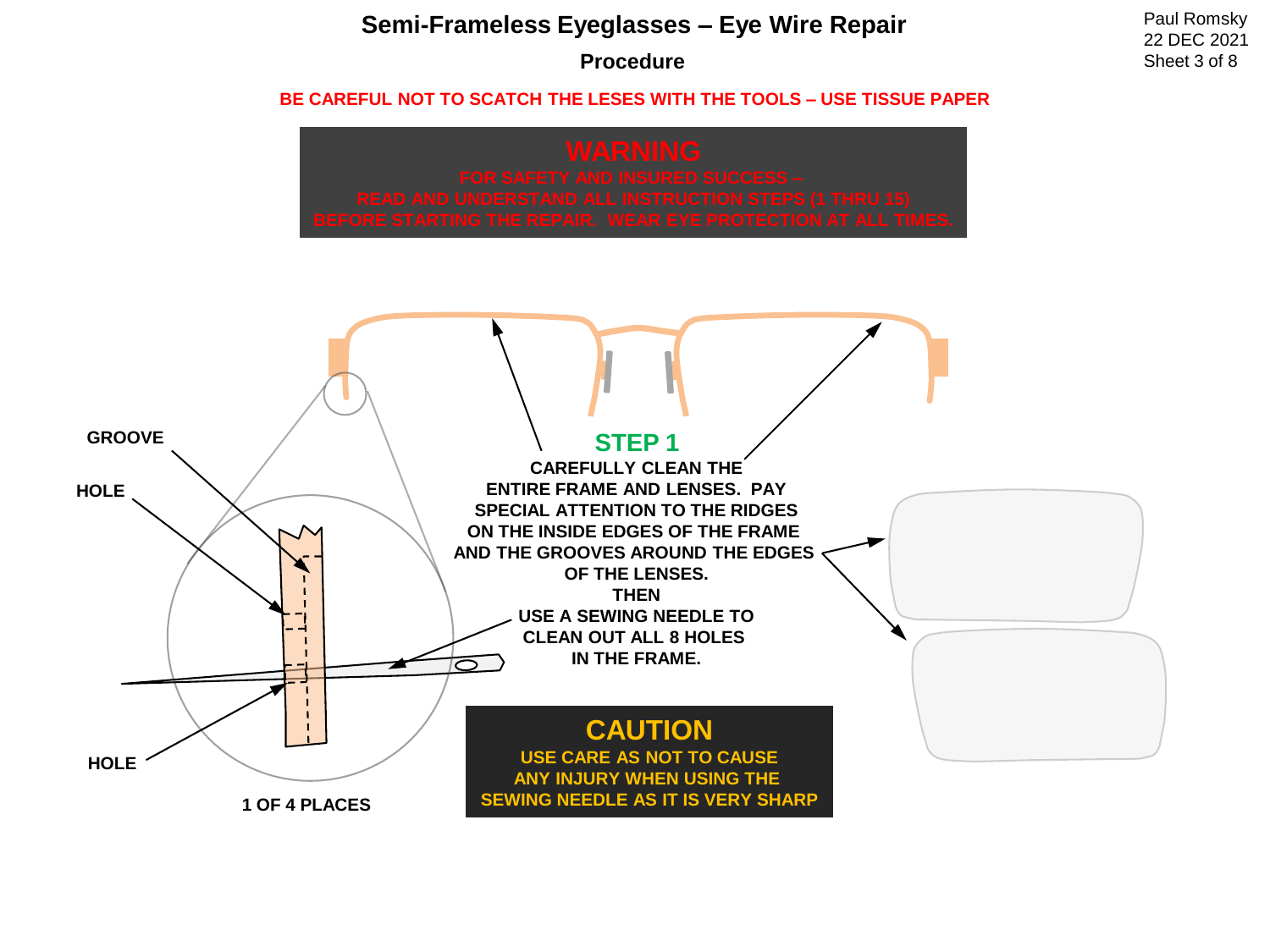### **Procedure**

22 DEC 2021 Sheet 4 of 8

#### **BE CAREFUL NOT TO SCATCH THE LESES WITH THE TOOLS – USE TISSUE PAPER**

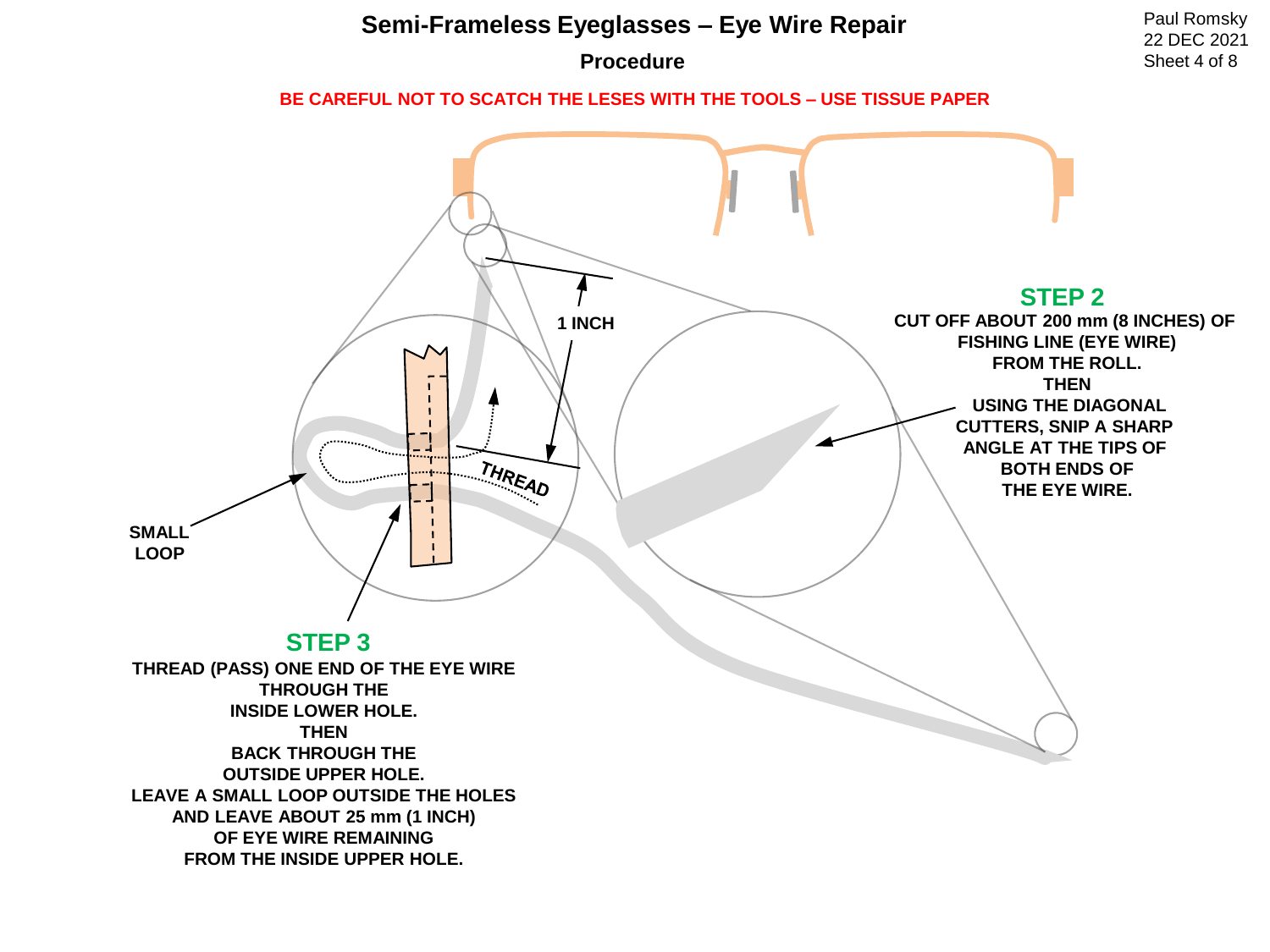**Procedure**

22 DEC 2021 Sheet 5 of 8

**BE CAREFUL NOT TO SCATCH THE LESES WITH THE TOOLS – USE TISSUE PAPER**



**EYE WIRE AROUND YOUR FINGER TO REDUCE SLIPPING WHEN PULLING (BUT BE CAREFUL NOT TO CUT YOUR FINGERS DUE TO FRICTION – LEATHER GLOVES ARE RECOMMENDED)**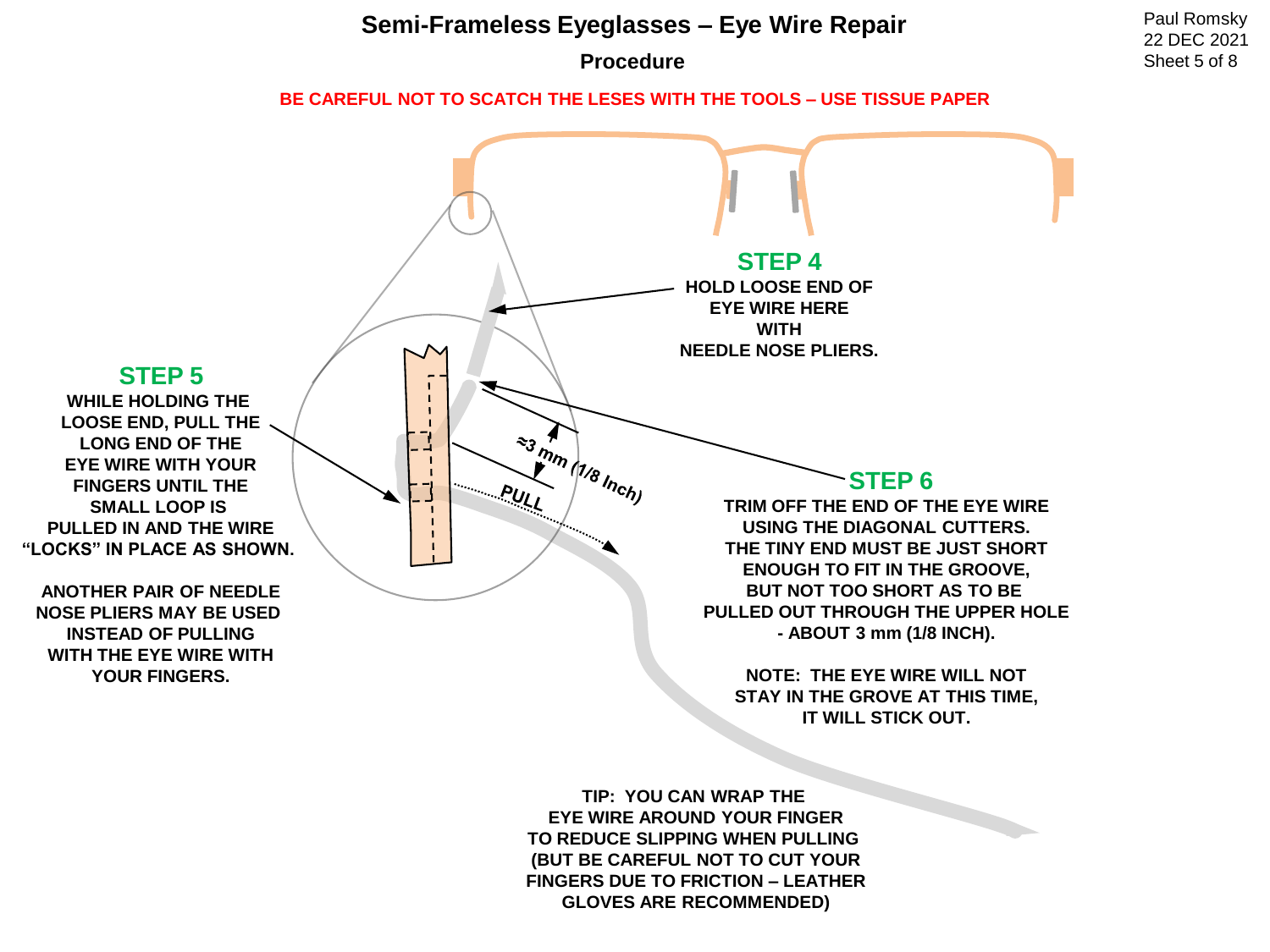

**(HOLD THE LENS WITH TISSUE PAPER)**

**THE LENS**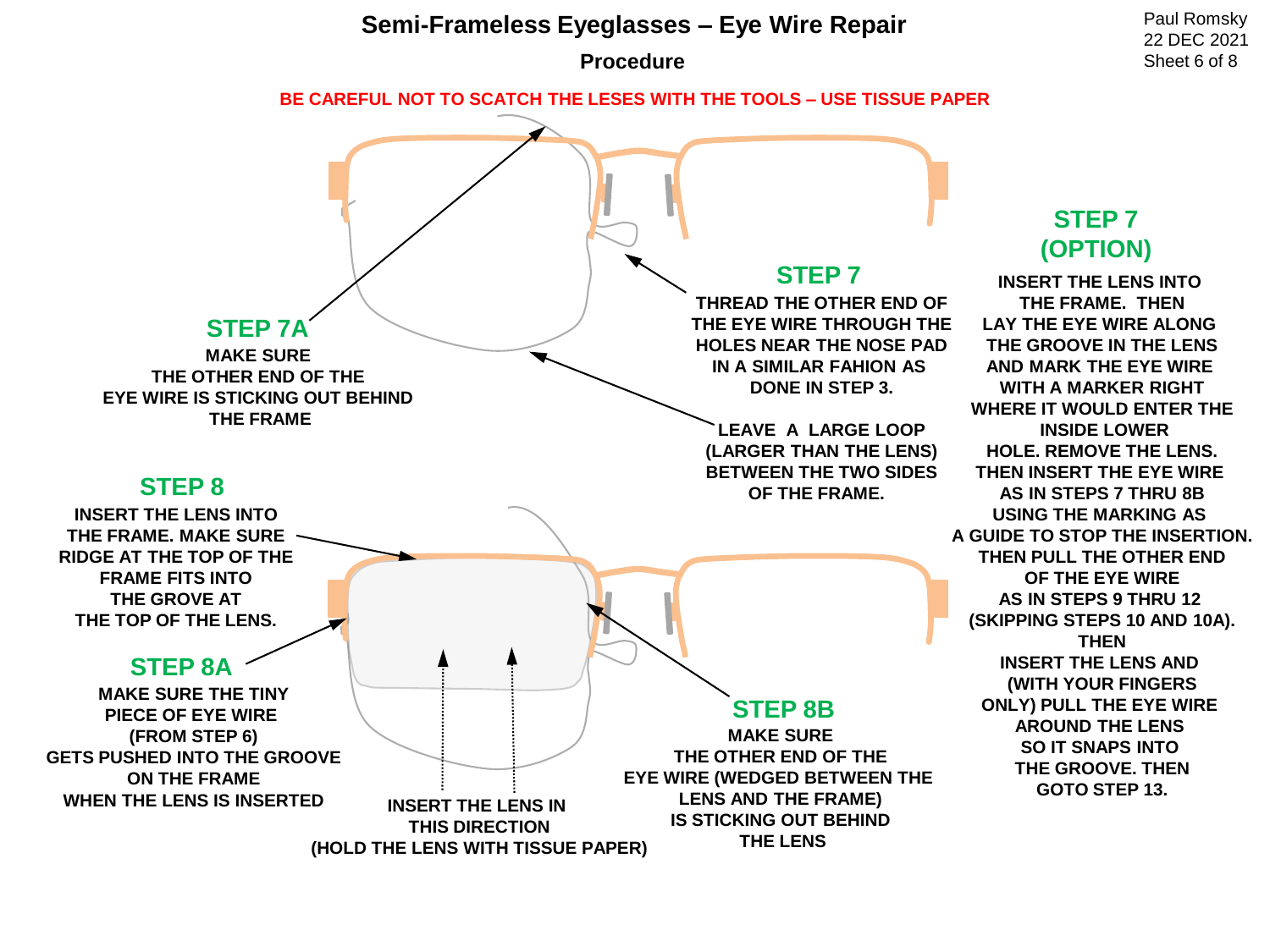

**Procedure**

22 DEC 2021 Sheet 7 of 8

**BE CAREFUL NOT TO SCATCH THE LESES WITH THE TOOLS – USE TISSUE PAPER**